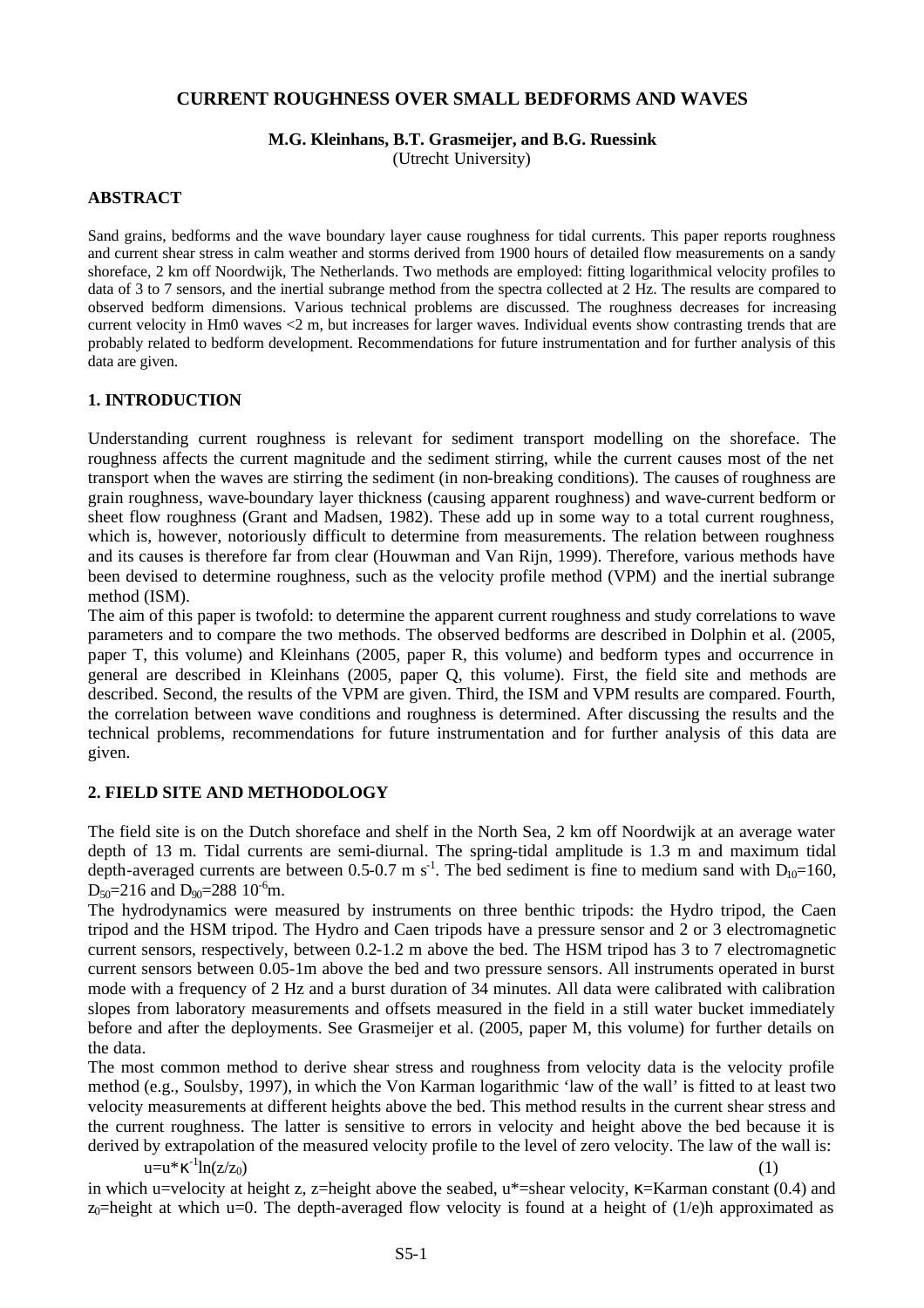S5-2

0.368h, where h=water depth and e=Euler constant. The Nikuradse roughness length  $k_s$  is related to as ks=30z<sub>0</sub>. This assumes hydraulic rough conditions, which is the case for Reynolds numbers Re\*=u\*D<sub>50</sub>/v  $>11.63$ , in which v=viscosity and D<sub>50</sub>=median grain size.

The second method is spectral: the inertial subrange method (Huntley, 1988, Green, 1992). This employs the spectral separation between common frequency ranges for gravity waves and for current turbulence. The energy dissipation far removed from the turbulence-generating length (or time) scales and the turbulence damping length (or time) scale (viscosity) shows up in the double-log spectrum as a -5/3 slope:

E(k)=α?<sup>2/3</sup>k  $-5/3$  (2) in which k is the wave number,  $E(k)$  is the energy of the one-dimensional spectrum (alongshore velocity) for the applicable inertial subrange,  $\alpha$ =0.51 is the one-dimensional Kolmogorov constant (Green 1992) and ? is the energy dissipation rate. The energy in this dissipation range directly relates to the shear stress of the current. This shear stress is then combined with the depth-averaged current from the VPM and the law of the wall to yield roughness. A smooth spectrum was made of alongshore instantaneous velocity of EMF7 (HSM) and EMF2 (Hydro) for each burst with a Hanning window size of 128 samples (4096 total per time series sampled at 2 Hz). The wave part of the spectrum was removed based on the coherence between the velocity and the pressure signal. The part of the spectrum (in double log space) to which a line with slope -5/3 was fitted, is determined by the height of the sensor above the bed,  $k_{low}=2\pi/z_{\text{sensor}}$ , and the size of the sensor, or, in this case, the Nyquist frequency. The shear velocity is now:  $\hat{\mathbf{u}}^*=(?Kz_{\text{sensor}})^{1/3}$  $^{1/3}$  (3)

in which ? is derived from the fit to the spectrum (equation 2). This estimate has to be corrected using the Reynolds number  $Re_c = u * \kappa z/v = 3.0 \pm 0.5 \frac{10^3}{10^3}$  because below a certain height the inertial subrange is not fully developed (Huntley, 1988):  $u^* = [\hat{u}^*^3 Re_c v / \kappa z]^{1/4}$  (4)

Using this  $u^*$  and equation 1, the  $k_s$  from the ISM is derived. This method is limited to negligible orbital flows, so trends of roughness during storms cannot be studied with the ISM.

#### **3. RESULTS**

 $10<sup>°</sup>$ 

#### **3.1 Velocity Profile Method**

The velocity profiles for a spring-tidal cycle without waves illustrate the data (Figure 1). The velocities in flood direction are larger than in the ebb direction. There are systematic biases between the EMFs (see discussion), judging from the fact that a logarithmic velocity profile would plot as a straight line.

 $\overline{7}$ 

**Figure 1** *Example velocity profiles of the HSM tripod in the spring campaign. EMF sensor numbers are given in the right. A logarithmic velocity profile would plot as a straight line and extrapolation to zero velocity would give the z0. Sudden breaks of the trend such as EMF 5 indicate technical or calibration problems.*

The time series of roughness from the VPM in the spring (Figure 2) and autumn (Figure 3) campaign shows no clear trend with general wave or current parameters. In more detail, the roughness has the lowest value at



bursts 1800 to 1825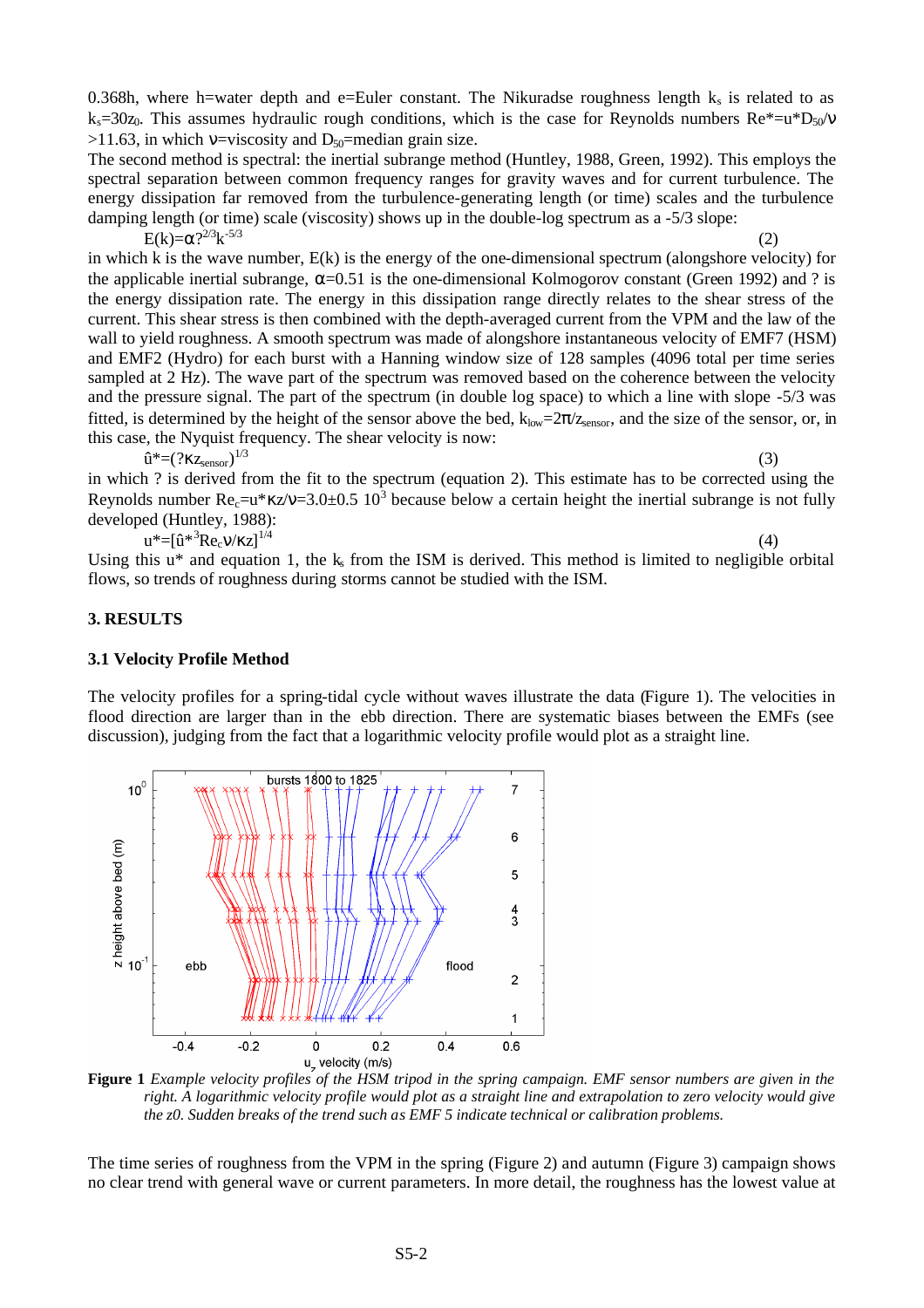peak flows and increases strongly before and after the ebb or flood peak. The roughness of the flood peak is often larger than of the ebb peak.

To test the effect of the number of available EMFs, the data of the spring campaign was processed twice: for EMFs 1, 3 and 7 only (standard case) and for the full dataset. This gives no changes in the trends but a systematic decrease of roughness (Figure 2). The depth-averaged alongshore current velocity is rather insensitive to the amount of sensors and varies only 5-10% (Figure 4a). The roughness, on the other hand, is much more sensitive (Figure 4b). In some parts of the data there is a large deviation (orders of magnitude) for unknown reasons. The depth-averaged current is about 1.25 times EMF7.



**Figure 2** *Time series (burst averages) of the spring campaign with the HSM tripod. Top panel gives Hm0 wave height from the pressure sensor and roughness length from EMF 1, 3 and 7. Middle panel gives depth-averaged flow velocity derived from EMF1, 3 and 7. Bottom panel gives roughness length for flood (+) and ebb (x) current peaks from EMF 1, 3 and 7 (-) and from all seven EMF sensors (---).* 

#### **3.2 Inertial Subrange Method**

Power density spectra were computed for both tripods at exactly the same bursts: 7130-7299. The spectra of the data of the HSM and Hydro tripods are similar, but not equal (Figure 5). The slope of the spectra in the inertial subrange is equal to -5/3 for the Hydro tripod but not for the HSM tripod. Moreover, there appears to be a noise floor near the Nyquist frequency. The height of the spectra, and the burst-averaged velocity of the sensors for the selected spectra, are not the same but this is at least partly explained by the difference in sensor height.

The  $u^*$  and  $k_s$  of the ISM and the VPM are compared (Figure 6). Note that the  $k_s$  of the ISM also depends slightly on the depth-averaged current derived from the data with the VPM. The ISM compares moderately well to the VPM for shear velocity and poorly for current roughness. The u\* and k<sub>s</sub> from ISM of the Hydro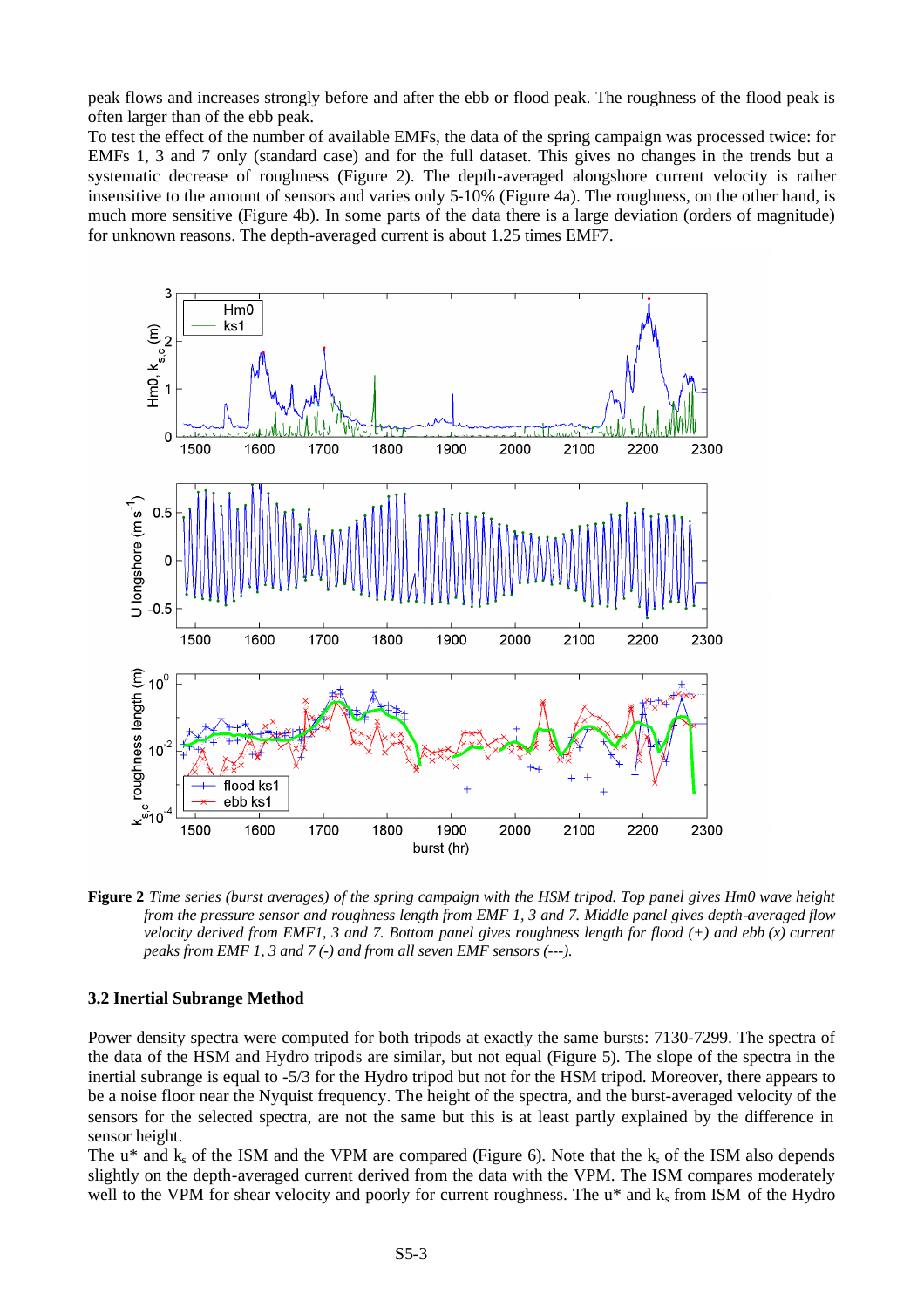tripod are of the same order of magnitude as from VPM of the HSM tripod, while the ISM of the HSM tripod overestimates the  $u^*$  a factor of two and the  $k_s$  a factor of ten compared to the VPM.



**Figure 3** *Autumn campaign with the HSM tripod, as in Figure 2, without roughness for all seven EMF sensors.*



**Figure 4** *Comparison of roughness and depth-averaged velocity from velocity profile fitting with all seven EMF sensors and EMF 1, 3 and 7, all from the spring campaign. The deviating roughness are mostly found in the begin and end of the spring campaign, but the reason is not known.*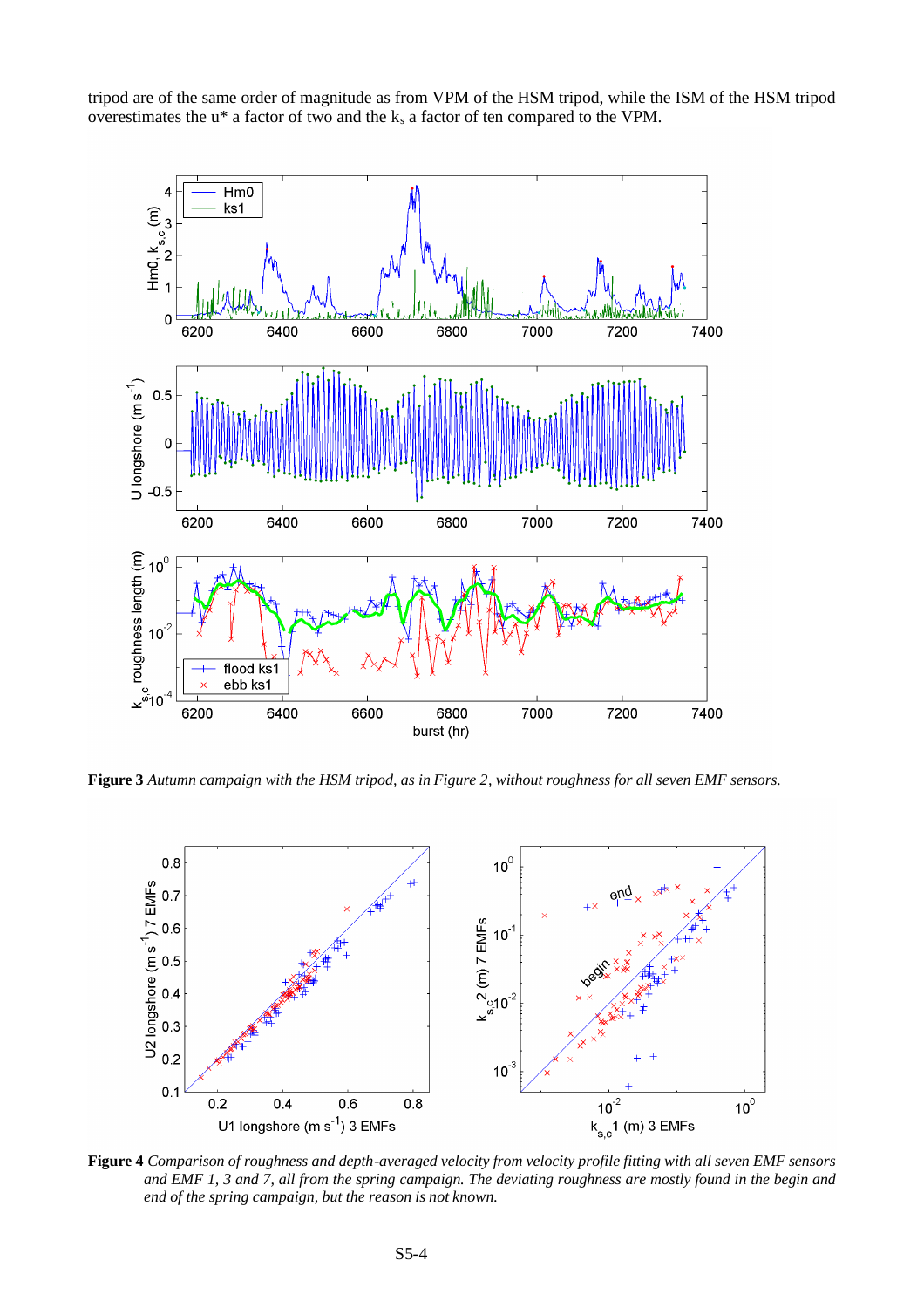

**Figure 5** *Power spectral density of the HSM and Hydro tripods of alongshore flow velocity (top panels) and pressure (middle left panel), bursts 7204-7211 (flood peak to ebb peak). The average current velocities of these bursts are given in the middle right panel. The high-frequency part of the spectra of all EMFs for burst 1950 (flood peak in spring during which all EMFs operated) are compared in the bottom panels to demonstrate differences in noise levels (numbers refer to EMF numbers).*



**Figure 6** *Comparison of the velocity profile fitting and inertial subrange methods for shear velocity u\* and current roughness k<sup>s</sup> . Note that the depth-averaged current velocity is needed to derive the roughness for the inertial subrange method.*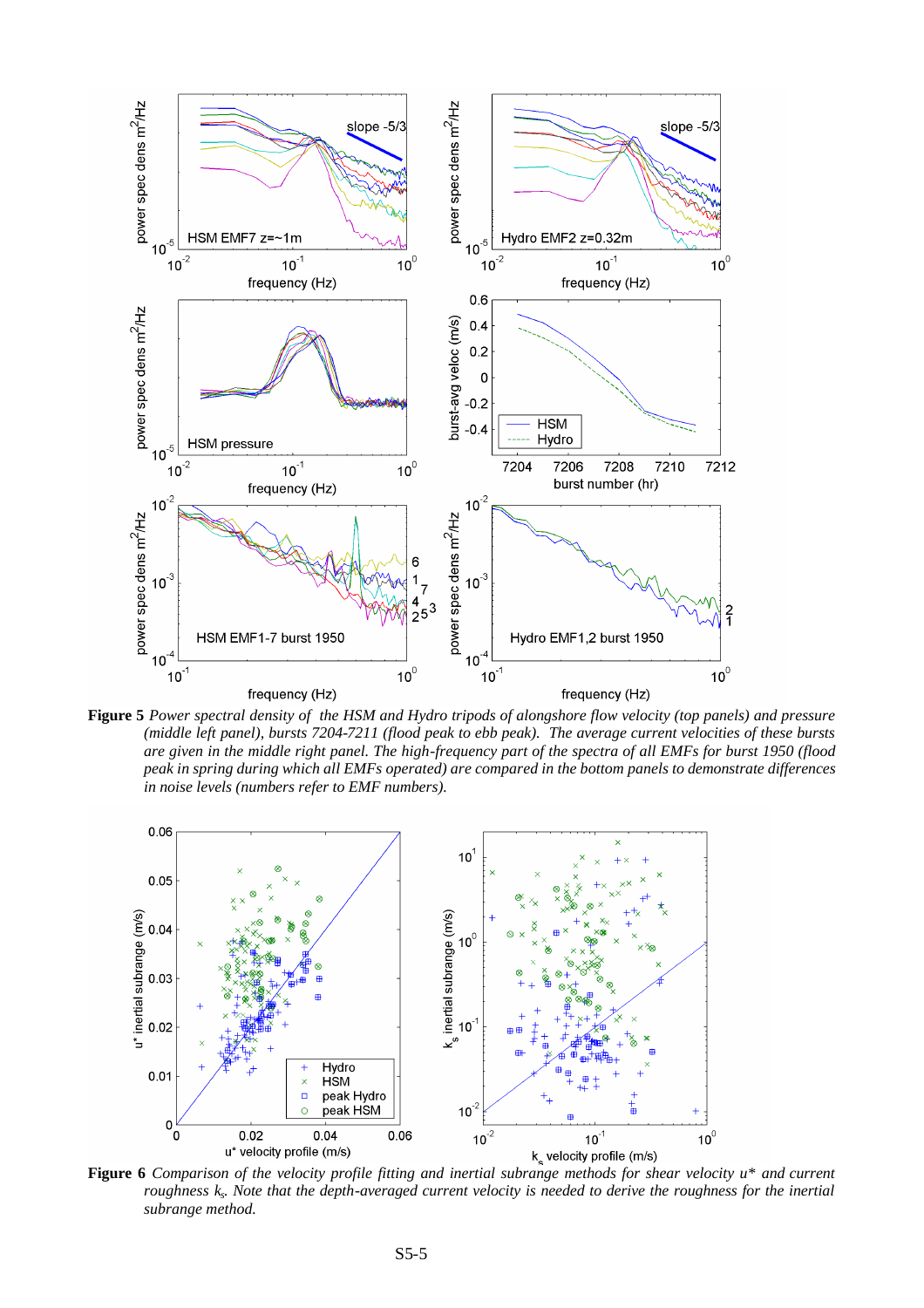

*five classes of wave height Hm0. The largest wave height class (not shown) does not contain enough data.*



**Figure 8** *Smoothed current roughness of flood (+) and ebb (x) current peaks versus wave height Hm0 for four different situations. Numbers are positioned at beginning of time series. A. The large storm in spring tide, bursts 6680- 6790 (4). B. After the large storm of A, bursts 6790-6900 (5) and of bursts 2230-2280 (3), also in spring tide. C. Two gales in neap tide, bursts 1680-1760 (2) and 6970-7090 (6). D. Two gales in spring tide, bursts 1580- 1660 (1) and 7100-7220 (7).*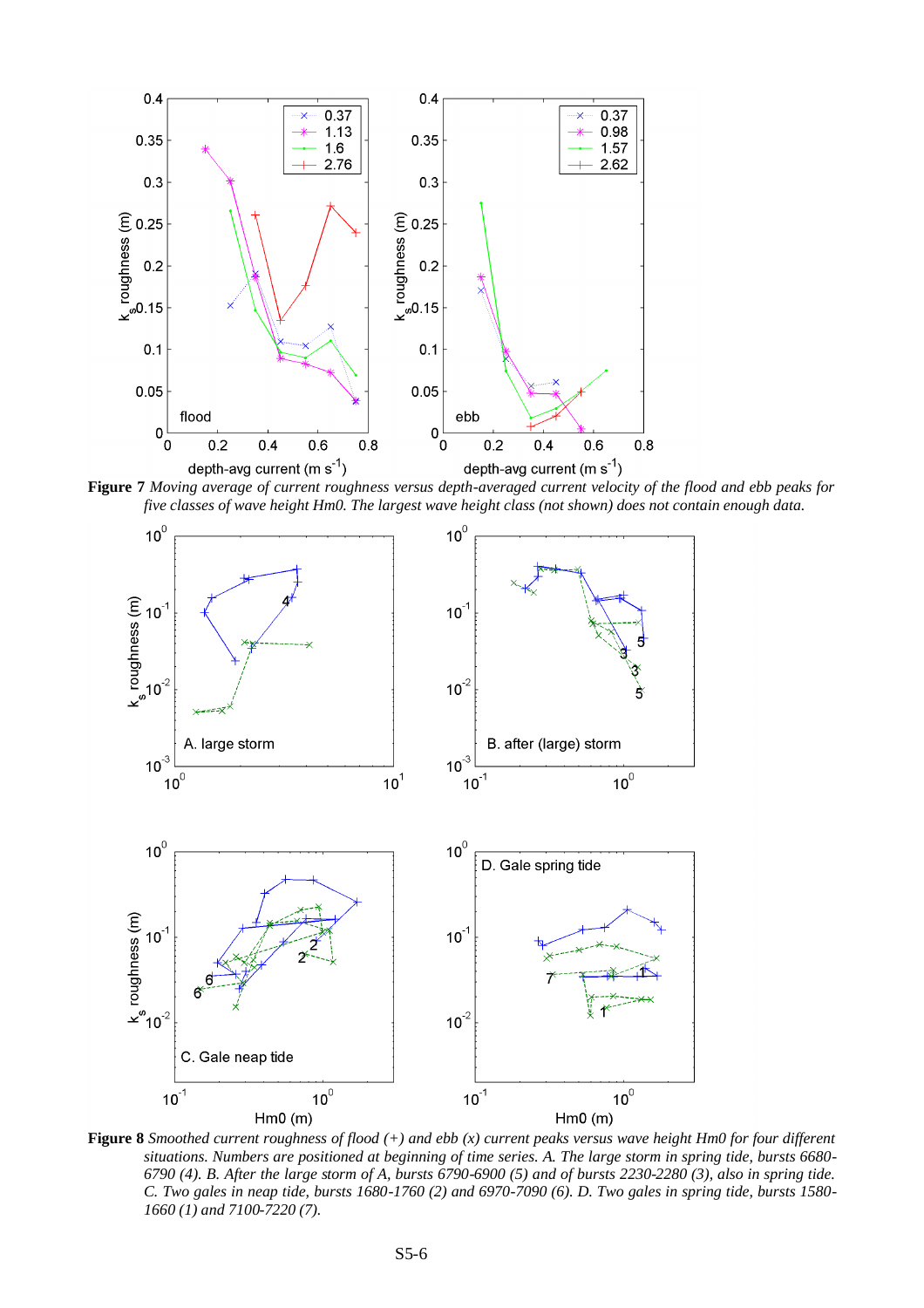## **3.3 Roughness correlated to waves and physical roughness**

There is no general correlation between roughness and wave parameters. There is, on the other hand, a trend of decreasing roughness with increasing depth-averaged current velocity (Figure 7) for roughnesses averaged in current and wave classes and flood/ebb flow peaks. This result was obtained by a moving average of roughness at 0.05 m/s increments of velocity for five overlapping wave height classes of 0-1, 0.5-2, 1-3, 2-4 and 3-7 m. The true average wave heights for each class was computed from the data. The last class did not contain enough data for analysis. The number of points included in each average is at least 3 and at most 50.

For Hm0<2 m, the roughness decreases with increasing current velocity, but for larger waves the roughness *increases* with increasing current velocity, although this trend is uncertain due to the small number of largestorm observations. These trends are similar for ebb and flood current peaks, although the roughness for the largest waves of the flood currents is much larger than of the ebb currents. In addition, there is a robust increase of roughness at about 0.6 m/s (flood) or 0.45 m/s (ebb).

The difference in behaviour for small and large waves is reflected in data of individual events. The roughness now shows a trend with Hm0 wave height, but a different trend for different conditions (Figure 8). A number of situations were extracted from the data with hypotheses on the relations between large waves, bedforms and roughness in mind. The largest storm of the dataset was obviously selected, but also the aftermath of this and another storm. In addition, four minor storms were selected; two in spring-tidal and two in neap-tidal conditions. The aftermath of the storms show an increase of roughness with *decreasing* wave height, whereas the small storms in neap tide show an increase of roughness with *increasing* wave height. The two small storms in spring tide do not show a consistent trend. There is a suggestion of the data following loops through the storm. The loops are anti-clockwise for 2 and 4, but clockwise for 6 and 7. This pattern is similar for flood and ebb current roughness but ebb current roughness is about a factor of two smaller.

# **4. DISCUSSION**

## **4.1 Technical problems**

In general, the EMFs produce good results that are within 1-2% for different tripods, both for burst-averaged currents and for  $U_{1/3}$  orbital velocities (Grasmeijer et al., paper M, this volume), even though the tripods are a few hundreds of meters apart. For the determination of roughness, unfortunately, small biases or errors in the data may obscure the trends. This is because roughness determined by the VPM is based on extrapolation, and roughness by the ISM is based on the turbulence part of the spectrum for which the EMFs and the electronics were not designed. Therefore empirical roughness is much more sensitive to such errors than, for example, sediment transport, which is driven by wave stirring and mean currents.

Three technical problems were discovered: 1) there are systematic offsets of several EMFs, 2) the EMFs of the HSM tripod have blue noise over the frequency range suitable for ISM, and 3) the offset and noise of some EMFs of the HSM tripod depend on the orientation of the flow to the tripod. Apart from this, evennumbered EMFs did not work during most of the autumn campaign due to a power supply failure.

The systematic offsets between the EMFs are due to mechanical problems, drag of the tripod legs but also an unknown cause. The EMF with the largest deviation of the lognormal velocity profile (Figure 1) is EMF5, which leaked in most campaigns despite attempts at repair and was therefore excluded from the analyses. Of the six remaining EMFs, it is difficult to say which ones deviate from the others.

The drag of tripod legs is seen when comparing different orientations of the tripod to the flow between the different deployments. For orientations 350-20° (relative to tripod compass direction 0°) EMFs 4, 6 and 7 are in the lee of the ASTM and for 180-210° upstream of the ASTM. The direction of the HSM tripod in the five deployments is 4°, 24°, 255°, 274° and 33°. The direction of the coastline and flood current is 28° and of the ebb current 208°, so none of the deployments is in danger of drag by the ASTM. However, the roughness derived from ebb and flood velocity profiles differs a factor of 10 for the second and fourth deployments. In addition, large differences are found using only EMFs 1,3 and 7 rather than all 1-7 for the spring campaign. Also, only a small number of regressions was significant. These all indicate an orientation-dependent drag effect. In addition, drag from the electronics and batteries may have affected EMF7.

In comparing the Hm0 computed from all the EMFs, systematic differences are found of the order of 5%. This means that not only the mean current but also the local fluctuating components are slightly affected by the aforementioned technical problems. The effect on the spectrum is not known. The blue noise floor in the HSM tripod may be due to the drag effect or to the increased noise in the more compact electronics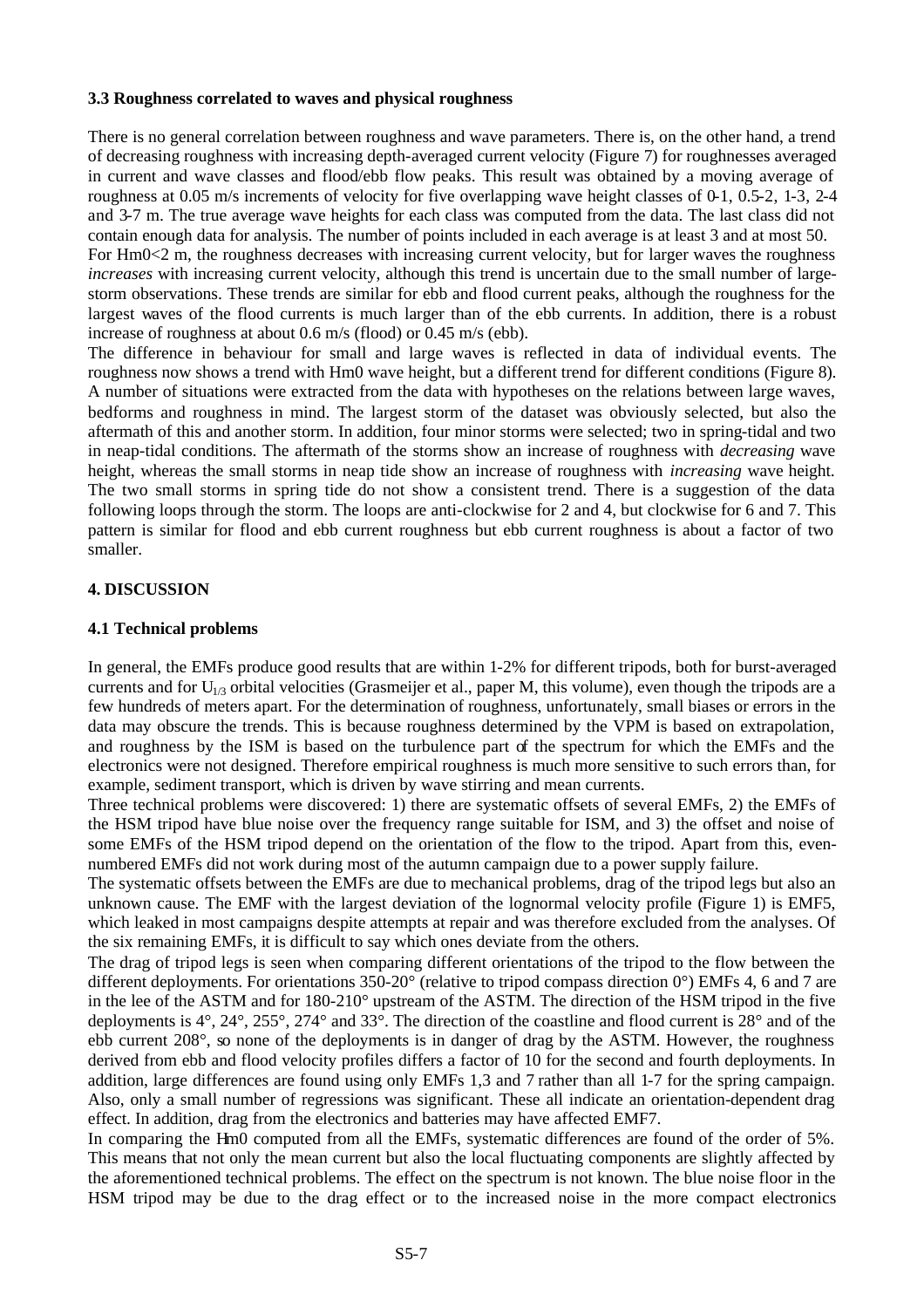compared to the Hydro tripod. This is why the Hydro tripod data is most suitable for the ISM. In addition, EMF7 is the only working EMF in the suitable height above the bed range for ISM (Figure 5) in the autumn campaign, but EMF7 is suspected of drag from the electronics and batteries.

#### **4.2 Current roughness, wave conditions and physical roughness (bedforms)**

There are trends between current roughness and wave conditions (Figure 7) after averaging of the data for velocity and wave height classes. These trends will have to be compared to rotary sonar and ripple profiler data in order to study the relation between roughness and bed state. In addition, models of wave-current interaction will be needed for assessing the wave-added roughness for currents compared to bedform roughness. Nevertheless a tentative interpretation is given of possible relations to expected bedform development.

For small waves the roughness decreases with increasing current velocity, although with a step at 0.6 (flood) or 0.45 (ebb) m/s. For large waves the roughness increases above 0.4 m/s after decreasing for smaller velocities in the same manner as for small waves. This roughness increase for the large waves is already present in the small wave data as the step mentioned above, and is robust for different moving average and classification procedures. This suggests a relation between roughness and bedforms for small waves, and apparent (wave-related) roughness for large waves, although this must be investigated further. Small wave ripples or relic ripples are probably increasingly obliterated by increasing current velocity, which causes a decrease of roughness. Above a certain current velocity and wave height, the total roughness may be increased by wave-current interaction while sheet flow may occur in large waves causing small form roughness. Interestingly, the difference of roughness in ebb and flood currents is probably not an artefact of this dataset. Also Green (1992) and others report this.

A first comparison to real observations of bedforms is done with Figure 2 of Dolphin et al. (2005, paper T, this volume). During storms, long 3D wave ripples are observed and above a wave Shields number of about 0.6 the bed is planed and presumably sheetflow commences. The roughness of wave ripples compared to sheetflow could be much larger so a large roughness is expected for wave ripples and smaller for sheetflow. The present data, however, show larger roughness for larger waves. This may be due to two reasons: the apparent wave roughness becomes dominant in storms, and second, the wave ripple crests are roughly parallel to the current.



**Figure 9** *Nondimensional velocity profiles of flood and ebb current peaks of subclasses of depth-averaged velocity uavg (see Figure 7): for flood 0.55< uavg<0.75 m/s and for ebb -0.45< uavg<-0.25 m/s for different wave classes (average Hm0 of each class in the legend). Due to the larger current velocity classes than in Figure 7 the data for the largest waves could also be averaged, resulting in an extra wave height class.*

For individual events contrasting trends were observed (Figure 8), which explains the lack of a singular correlation. In the large storm (Figure 8a) there are also spring tidal currents, so a current bedform may cause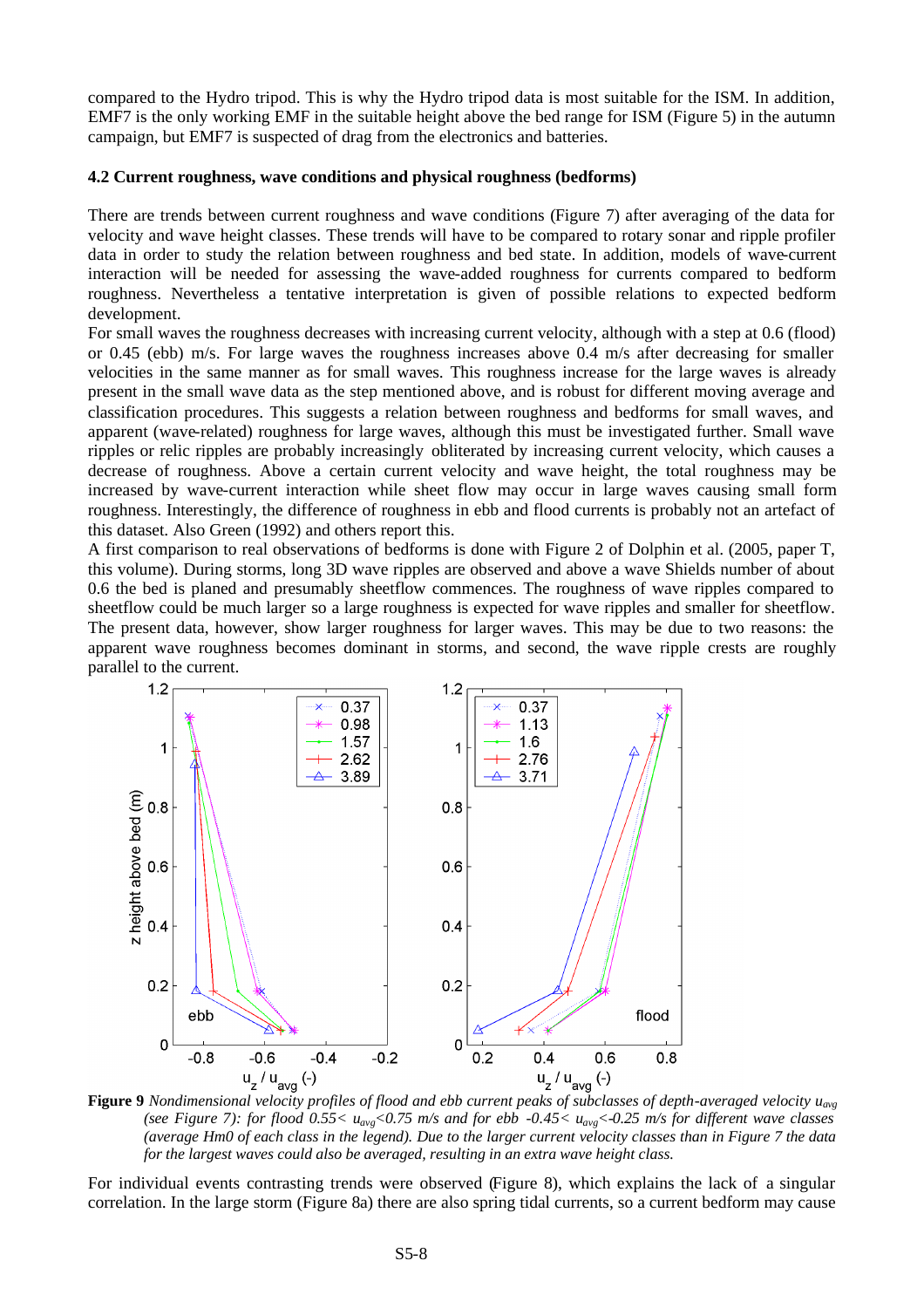the large roughness in waves which on their own would cause sheet flow. In addition, added apparent roughness due to the waves may cause the large roughness. In the aftermath of the storms (Figure 8b), wave ripples may emerge, possibly on top of current bedforms. For much smaller storms in spring tide (gales, Figure 8c), also wave ripples may emerge in rising wave heights, although the wave heights are much smaller than in the large storm. Possibly the sediment mobility is raised by the spring-tidal currents. For two comparable small storms in neap tide (Figure 8d) this trend is not obvious. Sudden jumps in roughness at large wave heights suggest a transition to or from sheet flow in storms 4 and 7.

A similar conclusion must be drawn for the relation between bedforms and roughness individual storms (Figure 2 of Dolphin et al. and Figure 8 herein). In the largest autumn storm (bursts ~6700) sheetflow occurs, but the roughness remains large which cannot be explained from the bedform type only. A more detailed analysis of the bedform observations may be needed.

The average velocity profiles are clearly changed by larger roughness (Figure 9). For the selected ebb current peaks ( $-0.45 < u_{\text{avg}} < -0.25$  m/s), the smallest roughness occurs with the largest waves and causes the strongest curvature. For the selected flood current peaks (0.55< uavg<0.75 m/s), the largest roughness occurs with the largest waves and causes the strongest decrease of velocity in the first meter above the bed.

There is barely enough data for a classification in wave classes, current classes and wave-current angle classes, but the moving average suggests that waves opposing the current cause the largest roughness (Figure 10). Moreover, this roughness does not decrease for wave Shields numbers above unity at which sheet flow occurs (Dolphin et al., this volume).



**Figure 10** *Roughness for classes of current and wave Shields numbers and the angle between currents and waves. The legend contains Shields numbers of the current.*

#### **5. CONCLUSIONS**

To measure current roughness in field conditions, two methods were compared: the velocity profile method (VPM) and the inertial subrange method (ISM). The latter is not applicable to currents plus waves. The shear velocity for the two methods is comparable, but the roughness is much more sensitive to scatter and is not comparable except in magnitude.

Two technical problems affect the offset and noise of the velocity sensors. The first is offsets (after proper calibration), which affect the VPM results and is probably the result of drag from tripod legs and batteries. The second is blue noise in the HSM-tripod compared to the Hydro-tripod, which affects the ISM results.

The roughness is decreases with current velocity for Hm0<2 m and increases for larger waves. Individual events show contrasting trends which are possibly related to bedform dynamics (to be studied further). However, the roughness in the sheetflow regime is large as well. Roughness of the current with opposing waves is larger than for following waves, while the perpendicular cases give the smallest roughness.